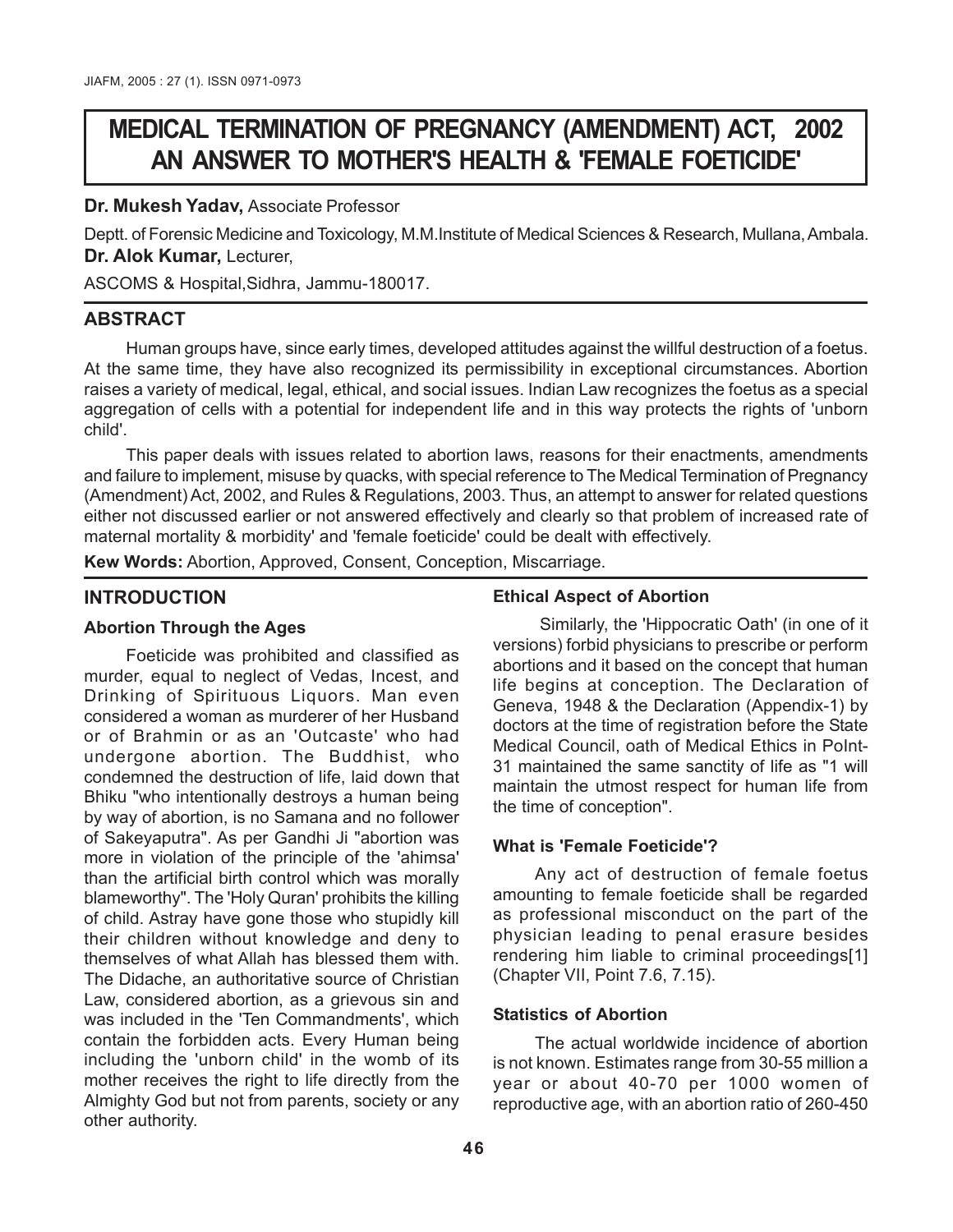per 1000 live births[2]. In India it has been computed that about 6 million abortions take place every year of which four million are induced and two million spontaneous[3].

Induced termination of pregnancy whether in hands of skilled or unskilled persons are always fraught with health hazards, leading to increased incidence of 'maternal mortality' and 'morbidity' especially when performed in 'unsafe' & 'unhygienic conditions'. An ICMR bulletin puts the unofficial figure at 11 million and almost half the maternal deaths in the 15-19age groups are due to 'unsafe abortions'. The number of these deaths could drop dramatically with increased contraceptive use. "Where pills and other contraceptives were made widely available, maternal deaths caused by abortions declined by 56 percent between 1989 and 1997" -New York Times report in Russia [4]. Where abortions are legal and statistics relatively accurate, the mortality ratio ranges from 1 to 3.5 per 100,000 abortions in developed countries[5]. In India, mortality is reported to be 7.8 per 1000 "random abortions"[6]. This could be attributed to that most of the abortions are illegally induced. Data indicate that the seventh and eighth week of gestation is the optimal time for termination of pregnancy[7]. Studies indicate that the risk of death is seven times higher for women who wait until the second trimester to terminate pregnancy [8].

## **What is 'Abortion'? 'Abortion' is defined in so many ways as follows**

The term 'abortion' is derived from the Latin word 'aboriri', which means "to get detached from the proper site' [9]. In medical usage, 'abortion' means: "the termination of pregnancy before the period of viability" or "expulsion or extraction of all or any part of the placenta or membranes, without an identifiable foetus, a 'live born infant' or a 'still born infant', weighing less than 500g, but in the absence of known weight an estimated length of gestation of less than 20 completed weeks (130 days or less) calculated from the first day of the last normal menstrual period, may be used". It is a term referring to the birth process before the 20 completed week of gestation[10] or "destruction of life after conception and before birth'[11]. 'Miscarriage' is synonymous with 'abortion' and consists in the expulsion of the 'embryo-foetus' at any time before it reaches full growth. Legally,

'miscarriage'[12] means the premature expulsion of the product of conception (an ovum, embryo or a foetus) from the uterus, at any time before the full term is reached. Law recognizes the foetus as a special aggregation of cells with a potential for independent life and in this way protects the rights of an unborn child such as:

- · The right to inherit,
- · The right not to be harmed by drugs, and

· The right to bring a tort action (through legal representatives) [13].

## **Current Scenario of the Problem**

In recent years, in view of increased number of 'female foeticide' leading to change of male to female sex ratio and increased rate of maternal mortality & morbidity, need was felt for amendments in abortion law. More than 100000 women in India who die annually during pregnancy and childbirth, 10000, deaths are due to 'unsafe abortions'. Currently there are 9806 private hospitals approved for abortions[14]. If statistics are anything to go by, the rich seem to be murdering their daughters. While the overall sex ratio in the country seemed to have improved from 927 to 933 in last decade as per 2001 Census, the overall sex ratio of the 0- 6 years population of children has shown a decline from 945 to 927. Desegregations of the Census data reveled the disturbing trends of very poor sex ratio among the rich and literate. Earlier, it was thought that female foeticide and unwantedness of girls was more among the poor and the illiterate[15], Prosperity, intellectual or otherwise does not necessarily mean a change in social attitudes towards gender bias. A critical review of MTP Act was also emphasized theses aspects [16].

#### **Chronology of Events of Abortion Laws**

The provisions regarding abortion law in the IPC[12] were enacted, more than a Century ago. These were drafted at that timekeeping with the then British Law on the 'abortion'. The MTP Act, 1971 though appears to be enacted for control of population of India but the provisions were actually enacted to provide for the termination of certain pregnancies by the Registered Medical Practitioners (RMP) for protection and preservation of the lives of women.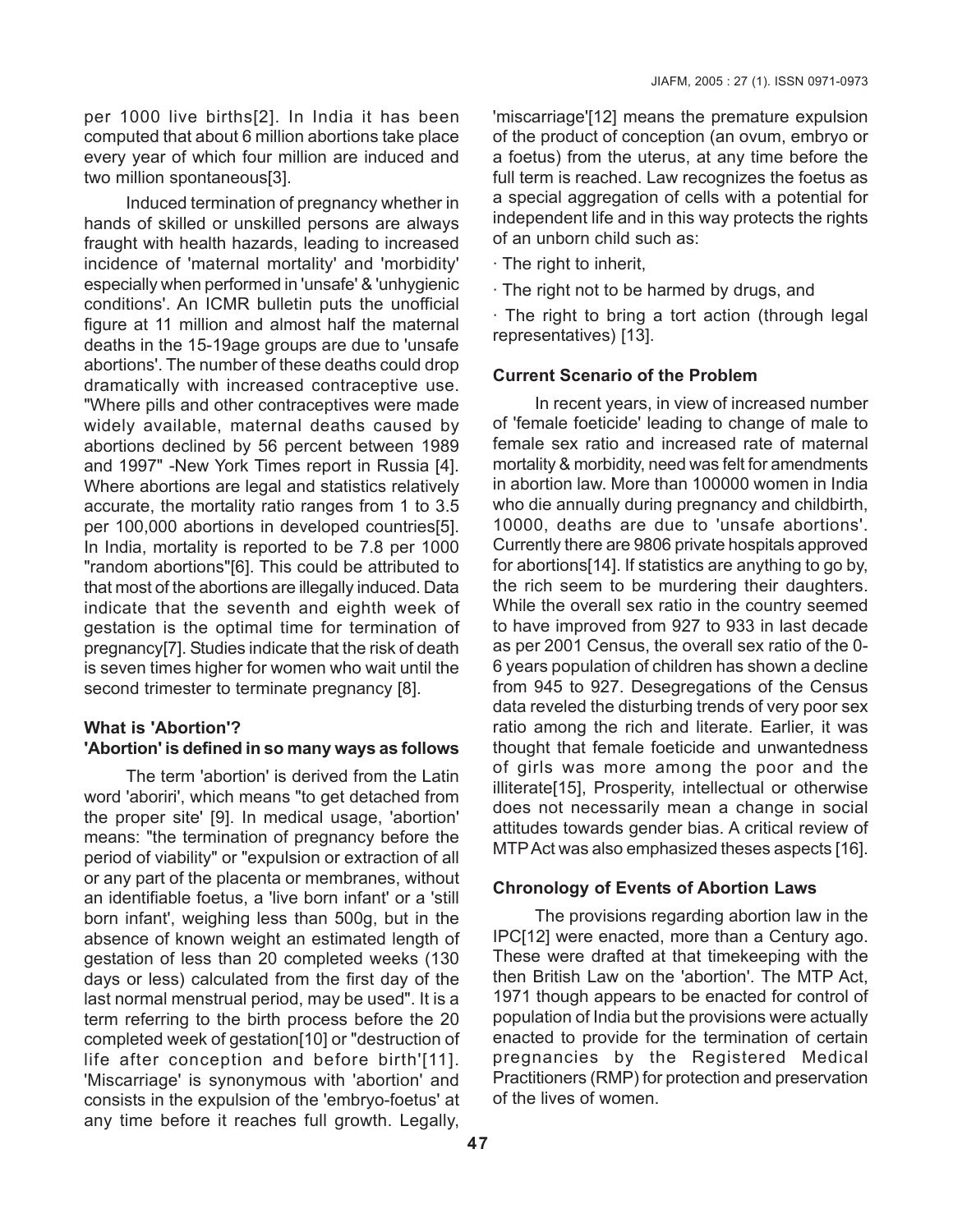Under the provisions of different IPCs[17], abortion was made a crime for which the mother as well as the alleged abortionist could be punished, except in the circumstances where it had to be performed in order to save the life of the mother, This was very strict law in terms of punishment, but it was very difficult to implement, in the lack of evidences and non-availability of witnesses. These changes in abortion law are made in conformity with Shantilal Saha Committee's recommendations in August 1964, 1966 and Declaration of Oslo-1970 of WMA.

After the enactment of the principal Act8, latest amendments were done in 200i9,while rules were framed for the first time in 1972 [20], amended in 1975 [21], 1977 [22] and recently in 2003 [13]. In 1975 regulation were introduced for the first time [23] and recently amended in 2003 [24]. Latest amendments are based on the recommendations of the 'expert group committee' formed in 1997, and suggestions of the National Women's Rights Commission (as a measure to prevent cases of 'female foeticide') along with the experience gained in the implementation of the MTP Act.

#### **Aim & Objectives of Amendment**

· To make the MTP Act, 1971, more relevant to the current scenario of the India.

· To remove provisions which were discriminatory to women (practice of 'female foeticide').

· To provide strict & enhanced punishment for the violations of the provisions of the Act.

· To save the RMPs from the purview of the IPC.

· To legalize termination of pregnancy on various socio-medical grounds.

 These amendments are done in Sections: 2, 3, 4, and 5 as follows:

#### **Regarding 'Mentally ill Person'**

Much needed amendment regarding substitution of term "lunatic" with "mentally ill person" is done to make it in conformity with the recent law on mental health\_ Prior to its substitution, Sec, 2 (b) read as: "lunatic has the meaning assigned to it in Sec.3, of the old law on mental health [27], "Mentally ill person" means a person who is in need of treatment by reason of

any mental disorder other than mental retardation [19], thus, gives broader meaning to the term.

## **Regarding 'Consent'**

#### **Consent of Women**

In case of a 'major' woman i.e. who has attained the age of 18 years, consent in writing in 'Form C' (Rule 9) is required before MTP [13].

Consent of Guardian in Writing: 'Guardian': person having the care of the 'person of a minor' or a 'mentally ill person' {Sec.2 (a)}

a. In case of a 'minor', i.e. less than 18 years of age,  ${Sec. 4 (a)}$ 

b. In case of 'mentally ill person' even she has attained the age of 18 years [19].

No pregnancy shall be terminated except with the consent of the pregnant woman {Sec. 4(b)} [19], needs explanation. Why 18 years of age for consent? Why not 12 years? Questions may be raised, and answers appear to me that because of age of marriage' is 18 years for female, and also to discourage sexual intercourse outside the institution of marriage. Mere statement of woman in writing that she having attained 18 years of age is sufficient, i.e. no proof of age is required.

## **Court's Views**

The MTP Act does not confer or recognize any right on any person to perform an abortion or termination of pregnancy. Even the pregnant woman cannot terminate the pregnancy except under the circumstances mentioned in the Act. Even during the 'first trimester', the woman cannot abort at her will and pleasure, There is no question of "abortion on demand". Sec.3 [18] is only an enabling provision to save the RMP from the purview of the IPC. Court further added that "termination of pregnancy under the provision of the Act, is not the rule and it is only an exception" [25].

A two Judge Bench of the Madras High Court, in its landmark judgement held that "a minor girl has the right to bear a child" [25,28,29]. No doubt the court is bound to presume, as the expression used is "shall be presumed". But such presumption can be rebutted on the facts. Even if it is presumed that the pregnancy is caused by rape, there is no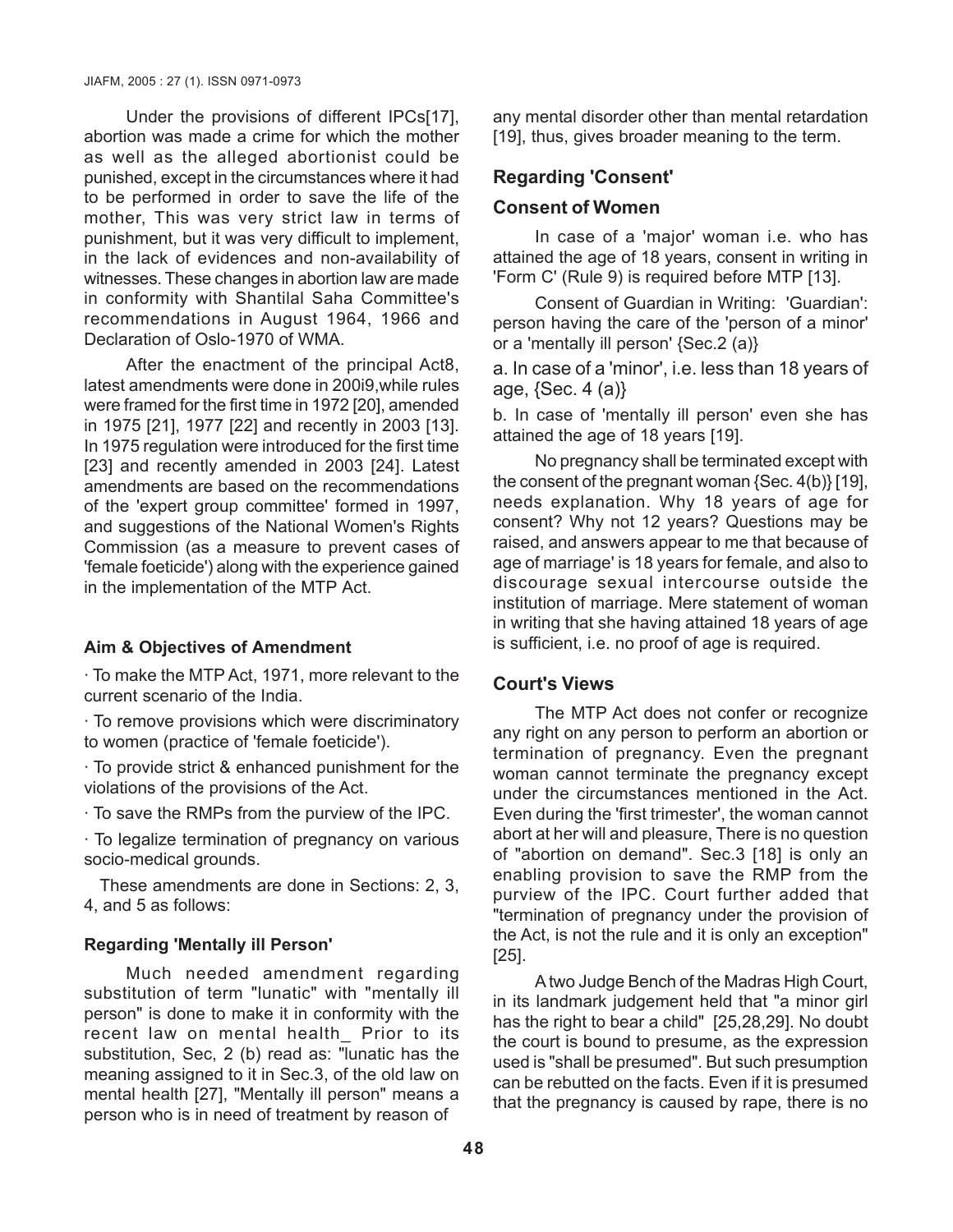question of anguish caused by such pregnancy in the pregnant woman particularly when the girl was very keen to continue the pregnancy and bearing the child. Hence, the continuance of the pregnancy will not cause any injury to her mental health[25].

## **Confidentiality of Records: {Regulations 4 (6)} 24**

The Consent in 'Form C' (Rule 9) [13], together with the 'Certified Opinion' 'Form-I' [13], the intimation of termination of pregnancy shall be placed in an envelop, sealed by the RMP(s) by whom such termination of pregnancy was performed, until that envelop is sent to the head of the hospital or the CMO of the District, it shall be kept in the safe custody of the concerned RMP(s) as the case may be. On every envelop there shall be noted the Serial Number assigned to the pregnant woman in the admission register Form-III (Regulation-5) [24], the name of the RMP(s) by whom the pregnancy was terminated, and such envelope shall be marked "secret". Every envelope shall be sent immediately after the termination of the pregnancy to the head of the hospital or owner; on receipt of the envelope, keep the same in safe custody.

Not only maintenance of confidentiality of record, assurance to the patient for the same is more important. Abortion, being a social taboo, is one of the most important reasons for pregnant woman to contact 'Quacks' in 'unsafe' and 'unhygienic' conditions. Thus, leading to increased incidence of, 'mortality' and 'morbidity' of pregnant women.

## **Privileged Communication: (Point 7.14) 1**

Regulations [23, 24] imposing the restriction on the disclosure of the information contained in admission register to any person except:

· To the Chief Secretary to the Govt. in the case of departmental or other enquiry.

· To a Magistrate of the First Class within the local limits of whose jurisdiction the approved place is situated, in the case of an investigation into an offence.

· To the District Judge within the local limits of whose jurisdiction the approved place is situated, in case of suit or other action for damages.

The RMP shall, on the application of an employed woman whose pregnancy has been terminated, grant a certificate for the purpose of enabling her to obtain leave from her employer.

Note: any such employer shall not disclose this information to any other person because the employer is restricted from disclosing the information as to the MTP of his female employee to any person.

Grounds for MTP: {Sec. 3 (2), (i), (ii), (3)} [18,19] (Point 7.15) [1]

## **When**

· The continuance of the pregnancy would involve a risk to the life of the pregnant woman, or

· Risk of grave injury to her physical or mental health; or

· There is a substantial risk that if the child were born, it would suffer from such physical or mental abnormalities as to be seriously handicapped,

· Where, any pregnancy alleged by the pregnant woman to have been caused by 'Rape',

· Where any pregnancy occurs as a result of failure of any device or method used by any married woman or his husband for the purpose of limiting the number of children.

· Where any pregnancy is alleged by the pregnant woman to have been caused by 'rape', or occurs as a result of failure of any device or method used by any married woman or her husband for the purpose of limiting the number of children.

The anguish caused by such unwanted pregnancy presumed to constitute a grave injury to the mental health of the pregnant woman. In these cases account may be taken of the pregnant woman's actual or reasonable foreseeable environment (Explanation-I&II) [18, 19]. Pregnant woman's allegation is sufficient to do MTP on this ground.

Who can do MTP?

## **Any 'RMP' with following qualifications and / or experience [13]**

· If he has completed six months of 'House Surgency' in Gynaecology and Obstetrics {Rule-4 (b), (i)} [13]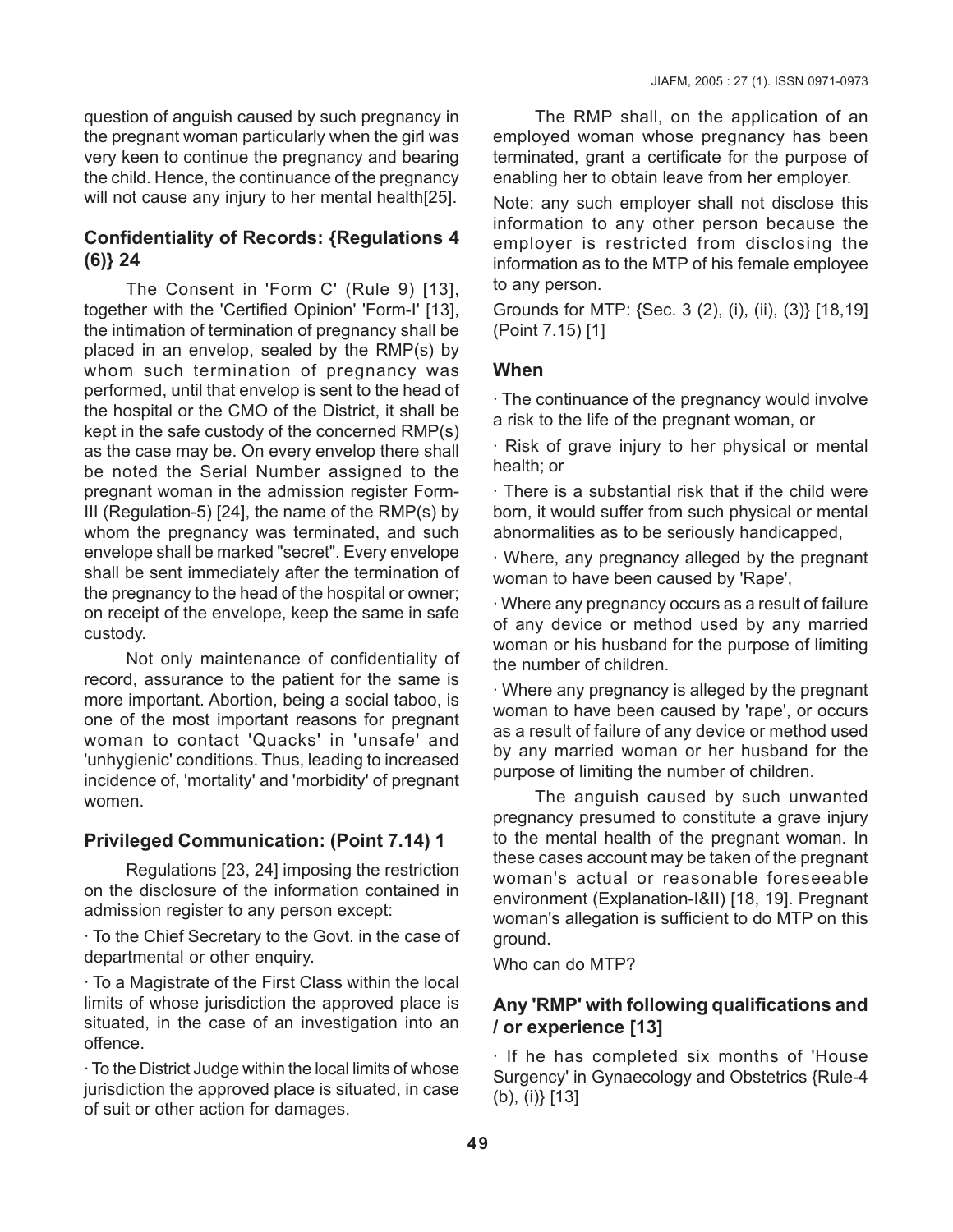· If he had experience at any hospital for a period of not less than one year in the practice of Obstetrics and Gynaecology. {Rule-4 (b), (ii)}

· Who holds a Post Graduate Degree or Diploma in Gynaecology and Obstetrics. {Ru1e-4 (d)}

· If he has assisted a RMP in the performance of 25 cases of MTP out of which at least five have been performed independently, in a hospital established or maintained, or a training institute approved for this purpose by the Government, {Rule 4 (c)}. But this training would enable him to do only 1st trimester terminations i.e. up to 12 weeks of gestation {Rule 4 (c), (i)}. -

The term "RMP" used in this Act have different meanings at different places, Sec. 2 (d) 18, Sec. 2(h) l. In other words, a doctor, whose name has been entered in a State Medical Register and who has such experience or training in Gynaecology and Obstetrics as prescribed in Sec.4 (a, b, c, d).

# **Experience & Training: (Sec. 4) [13]**

· Up to seven Weeks.

 $\cdot$  Up to 12 Weeks MTP, {Sec. 2 (d)}.

 $\cdot$  12 to 20 Weeks MTP, {Sec. (2) (a, b, c,)}.

Where pregnancy may be terminated? (Sec. 4)

a. A hospital established or maintained by government, or

b. A place approved by 'District Level Committee' (D.LC.).

Provided: that the D.L.C. shall consist of 3 to 5 members including the Chairperson.

Approval of Place: (Rule-5) [20]

· Up to Seven Weeks, conservative with -RU-486 (Mefipriston & Misoprostol).

Who can prescribe 'RU-486'?

Any 'RMP', [1,13,18,19] may prescribe it at his Clinic,

**Provided:** such RMP has access to a place, approved and display such certificate of access at some conspicuous place obtained from the owner of the 'Approved Place'.

Up to 12 Weeks MTP:

Place may be approved with following facilities: {Rule-5 (I) (ii)}

· Gynaecology Examination Table / Labour Table,

- · Resuscitation and Sterilization Equipment,
- · Drugs and Parental Fluids,
- · Backup facilities for treatment of shock, and

· Facilities for Transportation.

Up to 20 Weeks MTP:

Place may be approved with following facilities:  ${Rule-5(1)(ii) a, b, c}$ 

· An Operation Table and

· Instruments for performing Abdominal or Gynaecological Surgery;

· Anaesthetic Equipments, Resuscitation and Sterilization Equipment; and

· Drugs and Parental Fluids for Emergency use, as notified by Government of India from time to time.

# **Procedure for Approval**

Complicated procedure of approval and bureaucracy was supposed to be one of the important reasons for "unsafe abortions' in 'unhygienic conditions' and 'unapproved places', now simplified. Power of approval is shifted from state level to the District level. Application in "Form-A" (Rule-5 (2), addressed to CMO of the District, who may Verify / Inspect / Enquire and after satisfying himself, recommend the approval of such place to the "District Committee" having at least three members. District Committee after consideration approves such place and issues a 'Certificate of Approval' in "Form-B". {Rule-5 (6)} [13]

## **Provision of 'District Level Committee': {Rule-3} [20]**

## **Composition**

One member shall be the Gynecologist / Surgeon / Anesthetist, and other members from the local medical profession, NGOs and Panchayat Raj Institution of the District (3-5 members), at least one of them shall be a woman.

## **Tenure**

For Government Member two calendar years, and Non-Government Member shall be not more than two terms (i.e. maximum 4 years).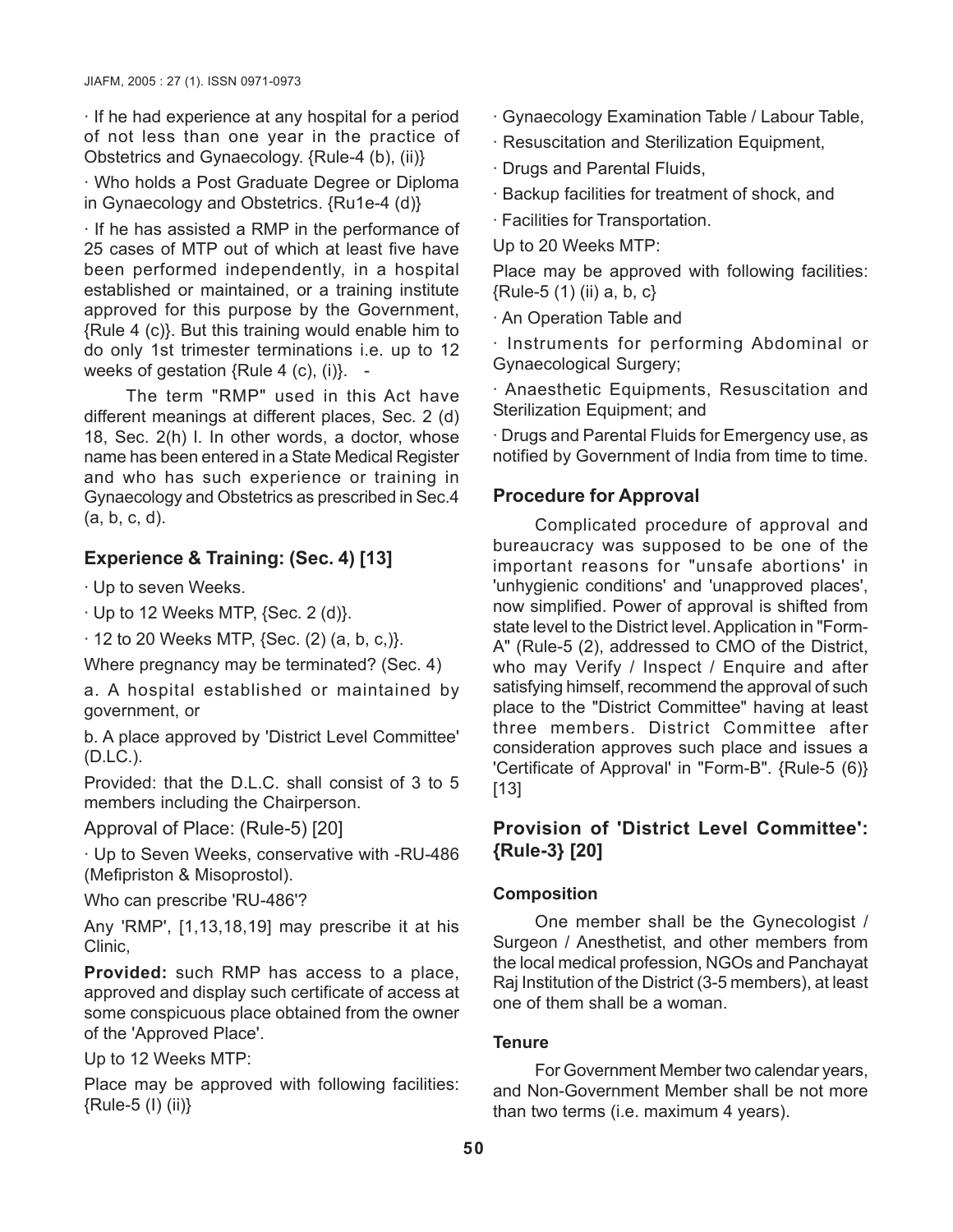## **Display of Certificate**

It should be conspicuously displayed at the place to be easily visible to persons visiting the place. {Rule-5 (7)} [13]

## **Duty of District CMO**

In case of death, or injury to a pregnant woman or unsafe and unhygienic condition, he may call for any information or may seize any article, medicine, ampoule, admission register or other document, maintained, kept or found at the place of MTP. {Rule-6 (2)} [13]

#### **Who can be 'Punished for Violation'?[19]**

· Termination of pregnancy by a person, who is not a RMP1. The possession by RMP of experience or training in Gynaecology and Obstetrics i.e. provisions of See.2, (d) shall not apply (Sec. S (2) (Explanation- 2) .

· Whoever terminates pregnancy in a place that is 'unapproved' (Sec. 5 (3) .

· Any person, being 'owner' of a place that is not approved, and doing or allowing the termination of pregnancy at such place (See. 5(4) .

The expression "owner" means any person who is the administrative head or otherwise responsible for the working or maintenance of a hospitalo r place, by whatever name (DM, MS, DP etc.) called. {Sec.5 (4) Explanation- 2} .

#### **What is the 'Punishment'?[19]**

Termination of pregnancy in violation of provisions of the Act 19 is an offence punishable with Rigorous Imprisonment (R.I.) for a term which shall not be less than 2 years but which may extend to 7 years. {Sec.5 (2), (3), (4)}

Note: It is important and worth wise to mention here that it is now a cognizable offence for which a police officer can arrest a doctor for violations without warrant.

## **Violation of Regulations [19]**

If a person willfully contravenes or willfully fails to comply with the requirements of any regulation made punishable to 'One Thousand Rupees'. {Sec.7 (3)}

## **SUMMARY & CONCLUSION**

Effective implementation of changed laws in letter and sprit, both by law enforcing agencies and medical fraternity. Surprise visits by District Committee members to ensure effective implementation of these laws. Authors and editors of books covering topics on 'abortion', especially of Forensic Medicine, Community Medicine and Obstetrics & Gynaecology should include recent changes in these laws. Examiners in these subjects should ask questions in theory and viva-voce examinations in their respective subjects on new provisions of 'abortion laws'. Ensuring full confidentiality to patients so that they can come to approved places instead of going to 'quacks' in the 'unsafe' and 'unhygienic' places in the fear of social stigma attached to abortions. Creating awareness about new laws among medical fraternity, law enforcing agencies and public about benefits of these laws by organizing symposium, seminar, workshop, etc. NGOs and mass media should play their much-needed role in both creating awareness and exposing conducts of 'quacks'.

The ultimate aims of these amendments (2002) are: To eliminate the incidence and prevalence of abortions by: Untrained persons (quakes); and in Unsafe & unhygienic conditions, so that reduction in the 'maternal mortality & morbidity' could be achieved and crime of 'female foeticide' dealt effectively.

Thus, by following these suggestions we all can contribute our role towards society in reducing 'maternal mortality' and 'morbidity' and can prevent wastage of pregnant women's strength, health and above all life. Effective implementation of these laws can also contribute in preventing most heinous crime against humanity i.e. 'female foeticide'.

#### **Reference**

- 1. The Indian Medical Council (Professional Conduct, Etiquette & Ethics) Regulations-2002.
- 2. International Planned Parenthood Federation (1976), People, 3 (2) 30.
- 3. Park's Social and Preventive Medicine, 17th Edition, 347.
- 4. The Pills Fits the Bill, The Hindustan Times, May 10, 2001.